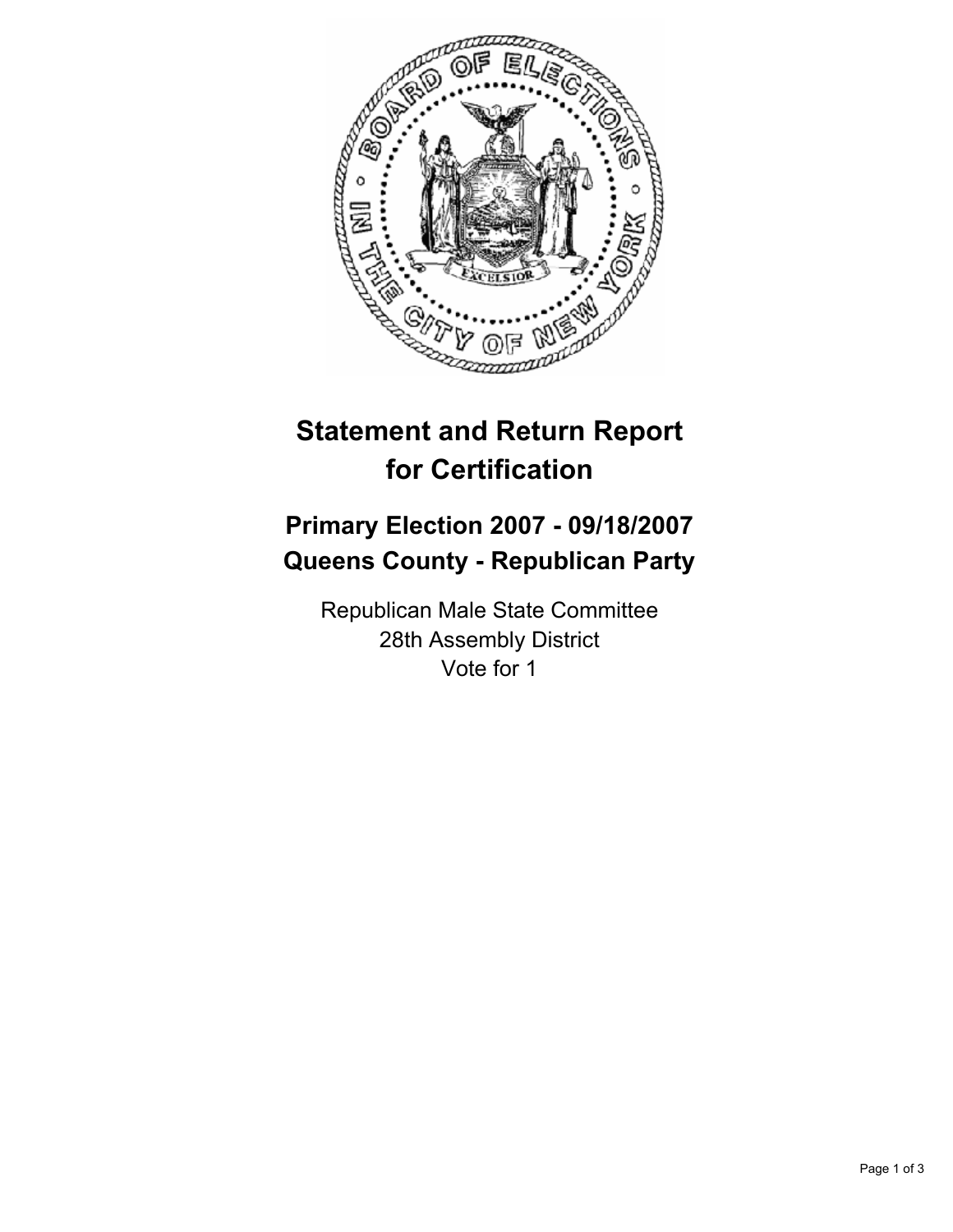

## **Assembly District 28**

| <b>EMERGENCY</b>         | ີ<br>w |
|--------------------------|--------|
| ABSENTEE/MILITARY        | 49     |
| AFFIDAVIT                | ◠      |
| <b>RICHARD A METZGER</b> | 414    |
| <b>WALTER E SCHMIDT</b>  | 358    |
| <b>Total Votes</b>       | 772    |